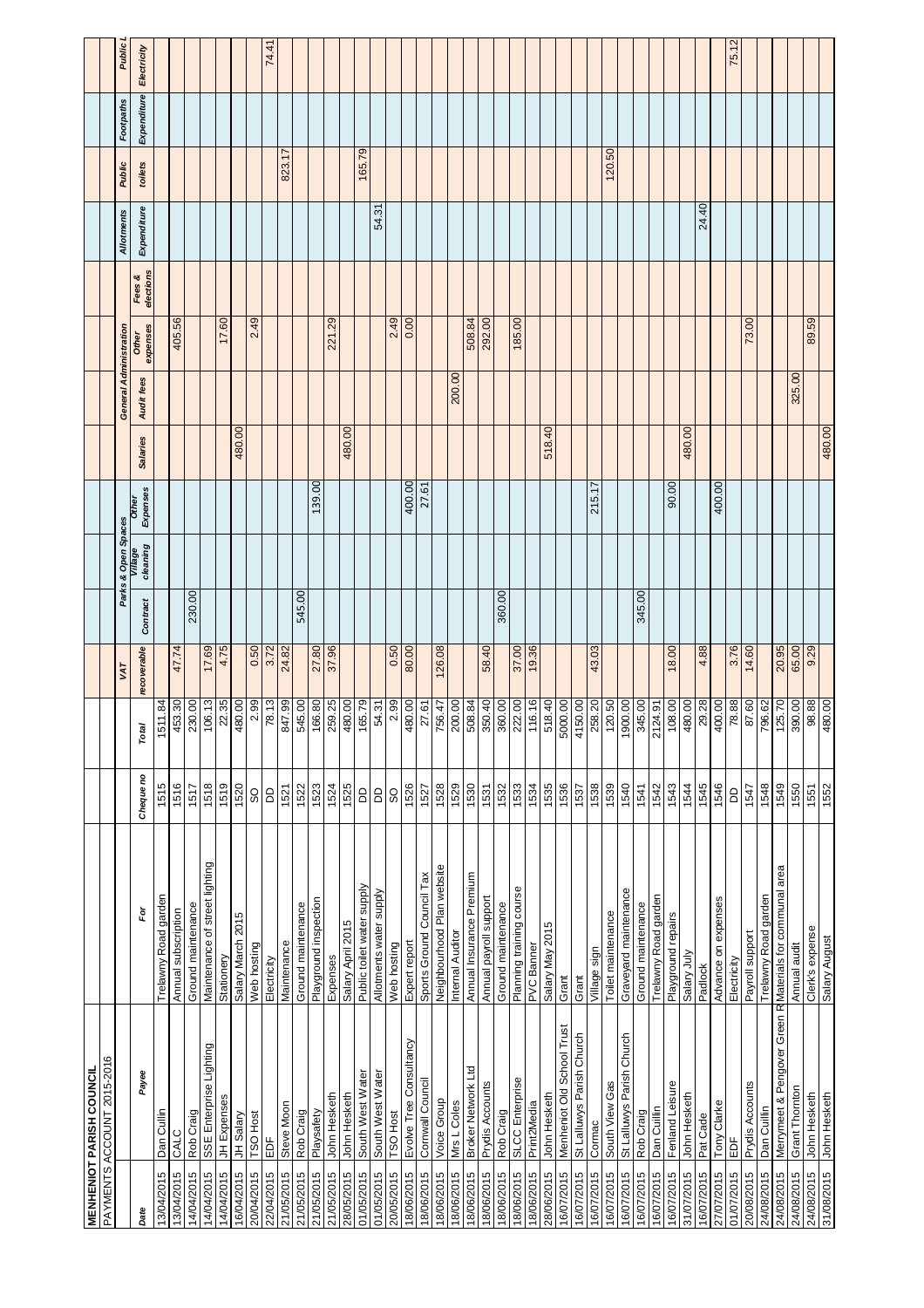| 24/08/2015     | Community Development Found Part-refund of grant |                        | 1553         | 140.00   |         |         |      |         |         |        | 140.00  |      |       |         |      |        |
|----------------|--------------------------------------------------|------------------------|--------------|----------|---------|---------|------|---------|---------|--------|---------|------|-------|---------|------|--------|
| 02/09/2015     | Planning Progress                                | Consultancy advice     | 1554         | 600.00   | 100.00  |         |      |         |         |        | 500.00  |      |       |         |      |        |
| 17/09/2015     | Steve Moon                                       | Maintenance            | 1555         | 335.38   | 20.39   |         |      |         |         |        |         |      |       | 1314.99 |      |        |
| 17/09/2015     | Rob Craig                                        | Maintenance            | 1556         | 230.00   |         | 230.00  |      |         |         |        |         |      |       |         |      |        |
| 17/09/2015     | Dorset, Devon & Cornwall CRC                     | Merrymeet grant        | 1557         | 300.00   | 50.00   |         |      |         |         |        |         |      |       |         |      |        |
| 17/09/2015     | Coodes                                           | Legal charges          | 1558         | 240.00   | 40.00   |         |      |         |         |        | 200.00  |      |       |         |      |        |
| 17/09/2015     | Playsafety Limited                               | Training               | 1559         | 679.20   | 80.70   |         |      | 598.50  |         |        |         |      |       |         |      |        |
| 30/09/2015     | John Hesketh                                     | Salary                 | 1560         | 480.00   |         |         |      |         | 480.00  |        |         |      |       |         |      |        |
| 17/09/2015     | Rob Craig                                        | Maintenance            | 1561         | 330.00   |         | 330.00  |      |         |         |        |         |      |       |         |      |        |
| 01/09/2015     | South West Water                                 | Toilets                | 6            | 238.21   |         |         |      |         |         |        |         |      |       | 238.2   |      |        |
| 15/10/2015     | SLCC Enterprise                                  | Training materials     | 1562         | 69.00    |         |         |      |         |         |        | 69.00   |      |       |         |      |        |
| 15/10/2015     | Dan Cuillin                                      | Trelawny Road garden   | 1563         | 904.66   |         |         |      |         |         |        |         |      |       |         |      |        |
| 15/10/2015     | Rob Craig                                        | Maintenance            | 1564         | 415.00   |         | 415.00  |      |         |         |        |         |      |       |         |      |        |
| 15/10/2015     | Dan Cuillin                                      | Trelawny Road garden   | 1565         | 3481.49  |         |         |      |         |         |        |         |      |       |         |      |        |
| 15/10/2015     | John Hesketh                                     | Salary September       | 1566         | 624.00   |         |         |      |         | 624.00  |        |         |      |       |         |      |        |
| 23/10/2015     | Nutleaf Limited                                  | Tree maintainance      | 1567         | 870.00   | 145.00  |         |      | 725.00  |         |        |         |      |       |         |      |        |
| 22/10/2015     | EDF energy                                       | Unmetered supply       | $\mathsf{B}$ | 79.60    | 3.79    |         |      |         |         |        |         |      |       |         |      | 75.81  |
| 19/11/2015     | John Hesketh                                     | Expenses               | 1568         | 386.67   | 27.81   |         |      |         |         |        | 358.86  |      |       |         |      |        |
| 19/11/2015     | Prydis Accounts                                  | Accountancy support    | 1569         | 87.60    | 14.60   |         |      |         |         |        | 73.00   |      |       |         |      |        |
| 19/11/2015     | Fenland Leisure                                  | Playground maintenance | 1570         | 121.20   | 20.20   |         |      | 101.00  |         |        |         |      |       |         |      |        |
| 19/11/2015     | Rob Craig                                        | Maintenance            | 1571         | 239.00   |         | 239.00  |      |         |         |        |         |      |       |         |      |        |
| 19/11/2015     | CALC                                             | Training               | 1572         | 26.40    | 4.40    |         |      |         |         |        | 22.00   |      |       |         |      |        |
| 19/11/2015     | Tartendon Nurseries                              | Village Green expenses | 1573         | 37.50    | 6.25    |         |      |         |         |        |         |      |       |         |      |        |
| 30/11/2015     | John Hesketh                                     | Salary October         | 1574         | 480.00   |         |         |      |         | 480.00  |        |         |      |       |         |      |        |
| 02/11/2015     | SW Water                                         | water supply           | $\mathsf{B}$ | 272.45   |         |         |      |         |         |        |         |      |       | 272.45  |      |        |
| 30/11/2015     | Mr C James                                       | Christmas Grant        | 1575         | 100.00   |         |         |      |         |         |        |         |      |       |         |      |        |
| 21/12/2015     | Rob Craig                                        | Maintenance            | 1576         | 330.00   |         | 330.00  |      |         |         |        |         |      |       |         |      |        |
| 21/12/2015     | Rob Craig                                        | Maintenance            | 1577         | 140.00   |         | 140.00  |      |         |         |        |         |      |       |         |      |        |
| 21/12/2015     | Keith Goldsmith                                  | Village Green expenses | 1578         | 44.30    | 7.38    |         |      |         |         |        |         |      |       |         |      |        |
| 21/12/2015     | John Hesketh                                     | Expenses               | 1579         | 127.13   | 21.19   |         |      |         |         |        | 80.97   |      |       |         |      |        |
| 31/12/2015     | John Hesketh                                     | Salary December 2015   | 1580         | 480.00   |         |         |      |         | 480.00  |        |         |      |       |         |      |        |
| 21/12/2015     | Re-Gain Cornwal                                  | Grant                  | 1581         | 1000.00  |         |         |      |         |         |        |         |      |       |         |      |        |
| 21/01/2016     | John Hesketh                                     | Expenses               | 1582         | 49.28    | 2.81    |         |      |         |         |        | 46.47   |      |       |         |      |        |
| 21/01/2016     | Prydis Accounts                                  | Accountancy support    | 1583         | 87.60    | 14.60   |         |      |         |         |        | 73.00   |      |       |         |      |        |
| 31/01/2016     | John Hesketh                                     | Salary January 2016    | 1584         | 480.00   |         |         |      |         | 480.00  |        |         |      |       |         |      |        |
| 26/01/2016     | Liskeard Signs & Trophies                        | Playground signange    | 1585         | 54.00    | 0.60    |         |      | 45.00   |         |        |         |      |       |         |      |        |
| 18/02/2016     | SSE Enterprise Lighting                          | Maintainance           | 1586         | 100.22   | 16.70   |         |      |         |         |        |         |      |       |         |      |        |
| 29/02/2016     | John Hesketh                                     | salary                 | 1587         | 480.00   |         |         |      |         | 480.00  |        |         |      |       |         |      |        |
| 16/02/2016     | SLCC Conference                                  | Regional training      | 1588         | 82.80    | 13.80   |         |      |         |         |        | 69.00   |      |       |         |      |        |
| 07/03/2016     | Eden Bernard-Tromans                             | NP Survey Report       | 1589         | 250.00   |         |         |      |         |         |        | 250.00  |      |       |         |      |        |
| 17/03/2016     | <b>SLCC</b>                                      | Annual Subscription    | 1590         | 103.00   |         |         |      |         |         |        | 103.00  |      |       |         |      |        |
| 17/03/2016     | John Hesketh                                     | Expenses               | 1591         | 120.72   | 5.80    |         |      |         |         |        | 114.92  |      |       |         |      |        |
| 31/03/2016     | John Hesketh                                     | Salary                 | 1592         | 556.80   |         |         |      |         | 556.80  |        |         |      |       |         |      |        |
| 01/03/2016     | <b>MWS</b>                                       | water supply           | <b>BD</b>    | 296.37   |         |         |      |         |         |        |         |      |       | 296.37  |      |        |
| 21/03/2016     | EDF                                              | Electricity            | <b>B</b>     | 79.60    | 3.79    |         |      |         |         |        |         |      |       |         |      | 75.81  |
|                |                                                  |                        |              | 0.00     |         |         |      |         |         |        |         |      |       |         |      |        |
| TOTAL PAYMENTS |                                                  |                        |              | 43549.50 | 1274.04 | 3164.00 | 0.00 | 2741.28 | 6019.20 | 525.00 | 3898.08 | 0.00 | 78.71 | 3231.48 | 0.00 | 301.15 |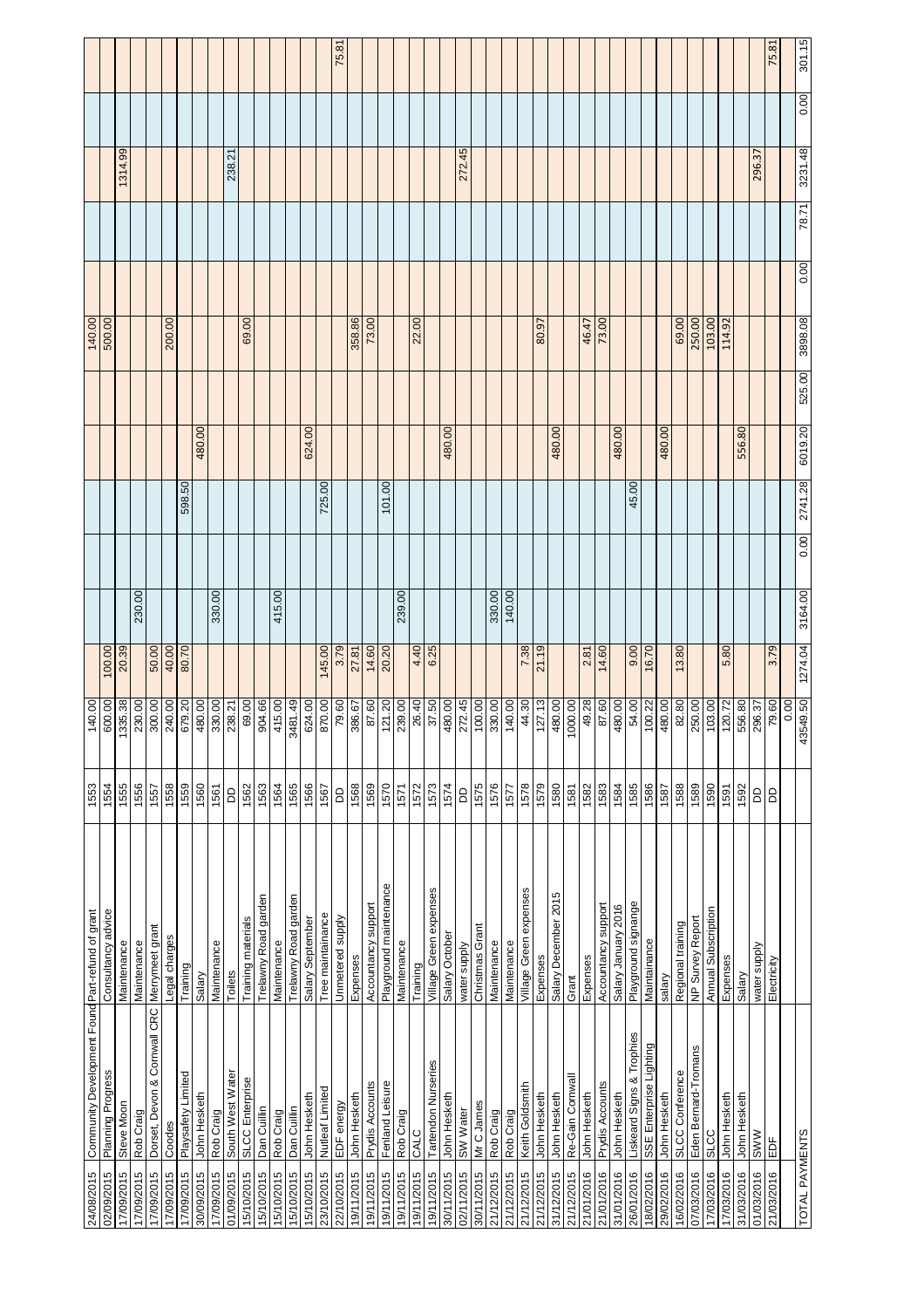| Projects         | 1511.84           |       |  |  |  |  |  | 630.39 |  |  | 96.80 |                    |  |        | 2124.91 |  |  | 796.62 |        |  |
|------------------|-------------------|-------|--|--|--|--|--|--------|--|--|-------|--------------------|--|--------|---------|--|--|--------|--------|--|
| <b>Refunds</b>   |                   |       |  |  |  |  |  |        |  |  |       |                    |  |        |         |  |  |        |        |  |
| <b>Grants</b>    | Other             |       |  |  |  |  |  |        |  |  |       | 4150.00<br>5000.00 |  |        |         |  |  |        | 104.75 |  |
|                  | Burial<br>Grounds |       |  |  |  |  |  |        |  |  |       |                    |  | 00'006 |         |  |  |        |        |  |
| <b>Donations</b> |                   |       |  |  |  |  |  |        |  |  |       |                    |  |        |         |  |  |        |        |  |
| <b>ghting</b>    | Repair            | 88.44 |  |  |  |  |  |        |  |  |       |                    |  |        |         |  |  |        |        |  |
|                  |                   |       |  |  |  |  |  |        |  |  |       |                    |  |        |         |  |  |        |        |  |